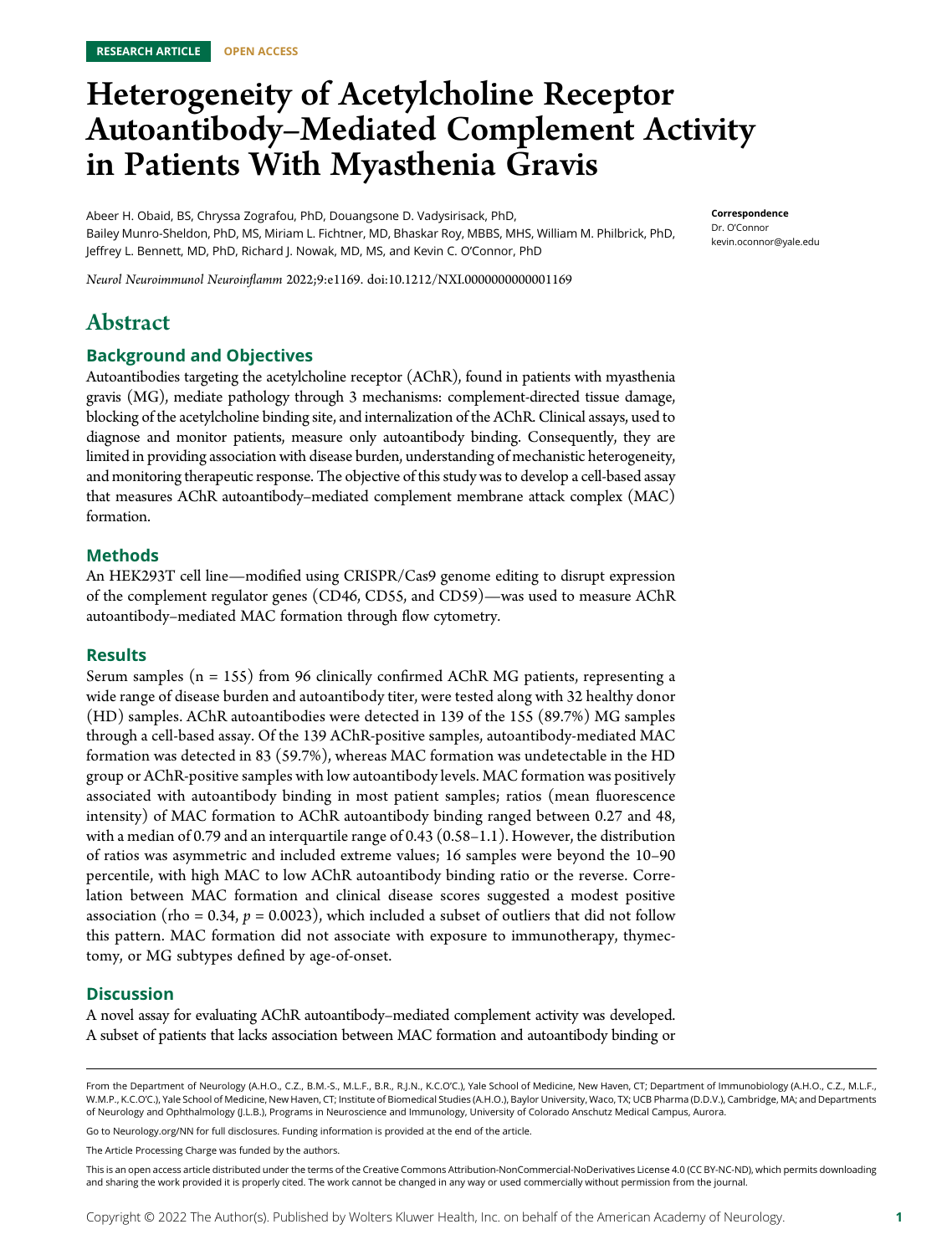# **Glossary**

 $AChR$  = acetylcholine receptor;  $CBA$  = cell-based assay;  $CHO$  = Chinese hamster ovary;  $EOMG$  = early-onset MG; FACS = fluorescence-activated cell sorting;  $HD =$  healthy donors;  $HEK =$  human embryonic kidney;  $LOMG =$  late-onset MG;  $MAC =$ membrane attack complex;  $mAbs =$  monoclonal antibodies;  $MFI =$  mean fluorescence intensity;  $MG =$  myasthenia gravis; MGC = MG composite score; MGFA = Myasthenia Gravis Foundation of American; MMN = multifocal motor neuropathy; NHS = normal human serum; NMJ = neuromuscular junction; NMOSD = neuromyelitis optica spectrum disorder; WT = Wild type.

disease burden was identified. The assay may provide a better understanding of the heterogeneous autoantibody molecular pathology and identify patients expected to benefit from complement inhibitor therapy.

The impairment in autoimmune myasthenia gravis (MG) is caused by autoantibodies that target components of the neuromuscular junction  $(NM)$ .<sup>1-3</sup> The most common MG subtype is characterized by autoantibodies targeting the acetylcholine receptor  $(AChR).<sup>1</sup>$  Detection of AChR autoantibodies confirms a diagnosis of MG; however, titers (serum concentration) vary widely among patients and within individuals during their disease prevalence, and it is generally recognized that crosssectional measurements of titer do not correlate well with disease severity among different patients.<sup>4-7</sup>

AChR autoantibodies are broadly polyclonal and heterogeneous in their specificity; MG serum can include autoantibodies that can recognize any of the 4 different AChR subunits (α, β, e/γ, or δ).8 AChR autoantibodies can use 3 distinct mechanisms $9-15$  to effect pathology: (1) complement-directed tissue damage, (2) blocking the binding site for acetylcholine on the receptor, and (3) modulation (internalization) of the AChR. Furthermore, there may also be a subgroup of bindingonly antibodies that recognize AChR in clinical assays but do not have any pathogenic properties.

In addition to the lack of understanding concerning the disconnect between autoantibody titer and disease severity, gaps in our knowledge have recently become more consequential because new therapeutics specifically targeting the pathogenic mechanisms of AChR autoantibodies—including complement inhibitors have been introduced.<sup>16</sup> Eculizumab is a recently approved biological therapeutic for the treatment of generalized AChR  $MG<sup>17</sup>$ ; it inhibits autoantibody-mediated activity of the terminal complement cascade. The phase III clinical trial showed efficacy, but approximately 40% of AChR autoantibody–positive patients did not meet the trial endpoint without longer-term treatment, and some experienced exacerbation events requiring rescue therapy.<sup>17-</sup>

<sup>19</sup> These data are challenging to reconcile because the poor responders had measurable circulating AChR autoantibodies. This trial also highlights the limitations of AChR autoantibody titer as a biomarker and, importantly, underscores the need for further understanding of AChR autoantibody–mediated pathogenic mechanisms so that response to treatments can be better predicted. To that end, we sought to develop an in vitro assay that measures AChR autoantibody–mediated complement activation.

# **Methods**

# Standard Protocol Approvals, Registrations, and Patient Consents

This study was approved by Yale University's Institutional Review Board ([clinicaltrials.gov](http://clinicaltrials.gov) NCT03792659). Informed written consent was received from all participating patients before inclusion in this study. Serum samples were collected from AChR MG patients at the Yale Medicine Myasthenia Gravis Clinic.<sup>20</sup> Demographics and clinical data are summarized in Table e1.

# CRISPR/Cas9 Genome Editing of HEK293T Cells

CD46, CD55, and CD59 CRISPR sgRNAs (Table e2) were cloned into the  $pSpCas9(BB)$ -2A-Puro (PX459) V2.0<sup>21</sup> vector (a gift from Dr. Feng Zhang [Addgene plasmid # 62,988]) and transfected into human embryonic kidney (HEK) 293T cells (ATCC CRL3216). The cells were harvested after 48 hours, and dilutions were used to derive single-cell clonal cell lines. These clones were then tested phenotypically for the deletions of CD46, CD55, and CD59 through PCR, Sanger sequencing, and flow cytometry. Clones that exhibited deletions underwent fluorescence-activated cell sorting (FACS) to ensure the selection of cells with the 3 deletions.

# Autoantibody Binding Live Cell-Based Assay

Wild type (WT), triple KO HEK293T, or Chinese hamster ovary (CHO) cells-61 were transfected with adult AChR (2α,  $β$ , δ, and ε) and rapsyn-GFP plasmids (generous gifts from Drs. Angela Vincent, David Beeson, and Patrick Waters) using branched polyethylenimine or Lipofectamine 2000 (CHO only). After a 24-hour incubation, the medium was refreshed, and the cell-based assay (CBA) was conducted the following day.

Cells were exposed to serum (1:20 dilution) from healthy donors (HDs) or MG patients or monoclonal antibodies (mAbs) (10 μg/mL). Bound antibodies were detected with an anti-human IgG Fcγ (309-605-008; Jackson ImmunoResearch) with a LSR Fortessa (BD Biosciences). FlowJo software (v10.6.2) was used for analysis. In serial dilution testing, some serum samples can provide aberrantly low CBA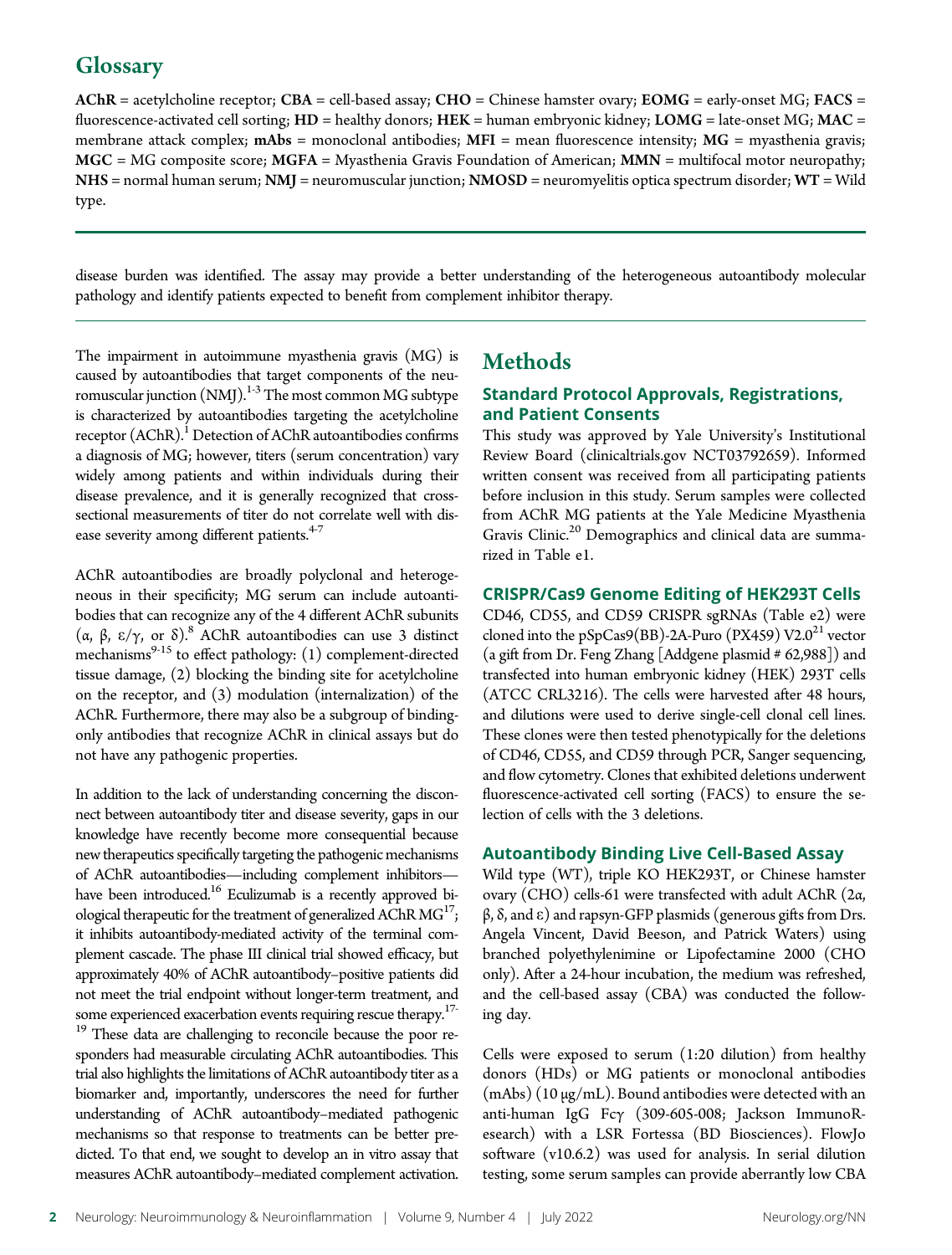$\Delta$  mean fluorescence intensity (MFI) values when tested at 1: 20 because of assay saturation and/or interference.

Accordingly, these data points were not considered in the analyses. For testing AQP4 binding, cells were transiently transfected with an AQP4-GFP (M1 isoform) plasmid<sup>22</sup> using the CBA conditions described earlier.

# Complement CBA

Complement-competent normal human serum (NHS) and factor B–depleted human serum were both purchased from Complement Technologies (Tyler, TX). The same lot was used within experiments. Human recombinant mAbs were expressed as previously described. $^{23}$ 

CD46, CD55, CD59 KO HEK293T cells or CHO cells were prepared as outlined in the live CBA. Cells were washed twice and resuspended in complete DMEM. Cells were exposed to AChR MG patient serum, HD serum (both heat-inactivated [HI]), or control mAbs suspended in 25% NHS or factor B–depleted serum (B-dHS). Membrane attack complex (MAC) formation was allowed to proceed for 3 hours at 37°C and fixed with 2% paraformaldehyde at 4°C for 15 minutes. The cells were then stained with anti-C9 neoantigen (Hycult, Cat# HM2264), followed by washing and secondary staining (APC [Cat # 407109] or PE IgG2a clone RMG2a-62 [Cat# 407109]). FACS analysis was conducted as described for the binding CBA.

# Statistical Analysis

Threshold values for the CBA and complement CBA positivity were determined by the application of a cutoff value, determined by calculating the mean +4 SD of HD subject samples. For descriptive statistics, mean, median, or percentage were used as appropriate. A comparison between 2 groups was performed using the Mann-Whitney U test, and the Spearman correlation was used to examine the relationship between 2 parameters. A box-whisker plot (whisker representing 10–90 percentile) was used to graphically represent the distribution of the ratios to examine the relationship between MAC and AChR autoantibody binding. p-values below 0.05 were considered statistically significant. All statistical analyses were performed on Graphpad Prism software (v9.1.2). STROBE cohort reporting guidelines were used.<sup>24</sup>

# Data Availability

Anonymized data will be shared on request from qualified investigators and completion of materials transfer agreements.

# **Results**

# Measuring Autoantibody-Mediated MAC Formation Using a CBA Platform

AChR autoantibodies can be measured with live CBAs.<sup>25</sup> In this assay format, recombinant human AChR subunits and the clustering protein, rapsyn, were expressed in HEK cells and

tested for binding of autoantibodies. We sought to measure AChR autoantibody–mediated complement activity by modifying the clustered AChR CBA. To that end, the assay was performed by using autoantibodies (recombinant mAbs or autoimmune patient–derived serum, in which the complement was heat-inactivated) and NHS as a consistent complement source.

We first evaluated antibody-dependent MAC formation, by detecting a C9 neo-epitope, with the modified CBA using an established positive control; specifically, human aquaporin (AQP4) autoantibodies from patients with neuromyelitis optica spectrum disorder (NMOSD), which have been demonstrated to efficiently fix complement in vitro.<sup>26</sup> AQP4 was expressed in HEK293T cells, and a human AQP4-specific recombinant IgG1 subclass mAb (mAb-58<sup>27</sup>) or serum from an AQP4 autoantibody–positive NMOSD patient was added along with NHS. MAC formation was detected when the AQP4-specific mAb or NMOSD serum and NHS were present. MAC formation was not detected in the absence of an AQP4-specific antibody source, absence of NHS, or when heatinactivated NHS was included (eFigure 1A, eFigure 1B, [links.](http://links.lww.com/NXI/A712) [lww.com/NXI/A712\)](http://links.lww.com/NXI/A712). We next tested AChR autoantibody– mediated MAC formation under the same conditions but with AChR-rapsyn expressed in HEK293T cells. An AChR-specific human recombinant IgG1 subclass mAb  $(mAb-637<sup>28</sup>)$  and serum from an AChR autoantibody–positive patient (MG-87) were tested. In contrast to the results obtained in the AQP4 system, no AChR autoantibody–dependent MAC formation was detected (eFigure 1C, [links.lww.com/NXI/A712](http://links.lww.com/NXI/A712)).

Most human cells express the complement regulators CD46, CD55, and CD59, which can interfere with complement deposition. Therefore, we tested the complement CBA with CHO cells, which do not express these regulators.<sup>29</sup> An AChR-specific cell-based binding assay with CHO cells was established, but nonspecific background binding by human IgG prevented its use for complement detection (eFigure 2, A–D, [links.lww.com/NXI/](http://links.lww.com/NXI/A712) [A712\)](http://links.lww.com/NXI/A712). A previous study demonstrated that the human HAP1 cell line, in which the expression of complement regulators was disrupted through gene editing, provided increased complement component deposition.<sup>30</sup> Thus, we reasoned that a genomeedited HEK293T cell line, in which the complement regulators CD46, CD55, and CD59 were not expressed, would be an effective tool in evaluating AChR autoantibody–mediated complement activity. Accordingly, we produced a modified HEK293T cell line using CRISPR/Cas9 genome editing to target these genes (eFigure 3, A–C, eTable 2, [links.lww.com/NXI/](http://links.lww.com/NXI/A712) [A712\)](http://links.lww.com/NXI/A712). We then confirmed that autoantibody binding was uncompromised in the modified HEK293T cells (eFigure 4A, [links.lww.com/NXI/A712](http://links.lww.com/NXI/A712)) and that AChR was consistently expressed (eFigure 4B, [links.lww.com/NXI/A712\)](http://links.lww.com/NXI/A712).

# AChR Autoantibody–Mediated MAC Formation in the Absence of Complement Regulators

The CD46/55/59 KO HEK293T engineered cells were then tested in the complement CBA, first using the AQP4 antigen.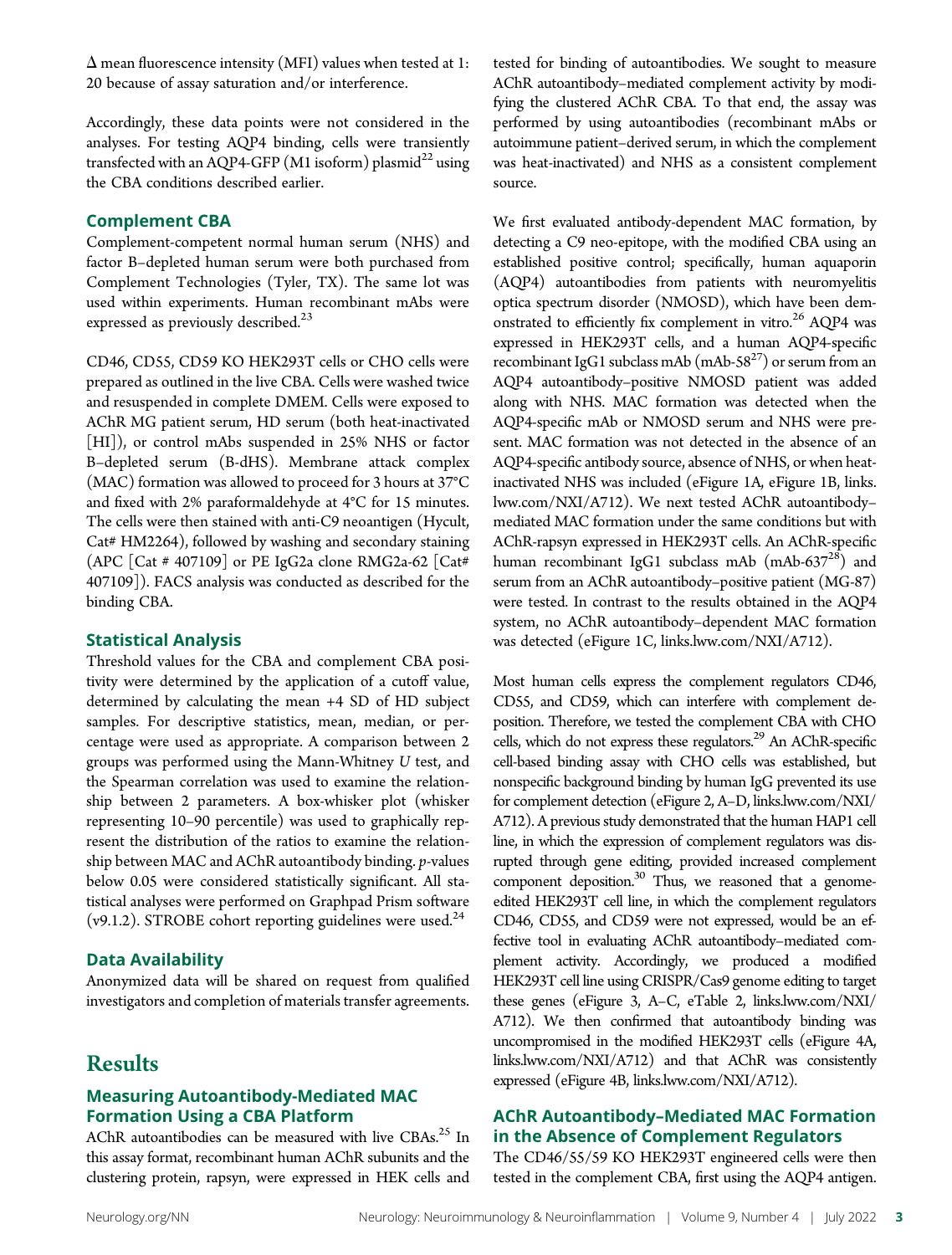The AQP4-specific mAb-58 or serum from an AQP4 autoantibody–positive NMOSD patient was added to the cells and tested for MAC formation, as described for the WT HEK cells. MAC formation was detected when the AQP4-specific mAb or serum was added together with NHS. Conversely, MAC formation was not detected in the absence of either the AQP4 autoantibody source or NHS or when the mAb or serum was added with heat-inactivated NHS (Figure 1A). The AChRspecific mAb-637 and serum samples from a patient with MG and from healthy controls, which were tested under the same conditions, did not initiate MAC formation in the AQP4 complement CBA (Figure 1A).

To test the complement CBA with the modified cells for AChR autoantibody–mediated MAC formation, AChR and rapsyn were coexpressed, and the 637-mAb was added to the cells and tested for MAC formation. MAC formation was detected when the AChR-specific mAb and NHS were present (Figure 1B). We next tested MAC formation with serum samples from 4 AChR autoantibody–positive MG patients and 4 non-MG serum samples. Two were derived from MG patients (eTable 1, [links.lww.com/NXI/A712\)](http://links.lww.com/NXI/A712) with AChR autoantibody titers as measured by the clinical diagnostic radioimmunoassay which were exceptionally high (MG-87 and MG-56, 43 and 88 nM, respectively) and 2 had mid- to low-range titers (MG-43 and MG-44, 14.3 and 1.47 nM, respectively). Serum from MG-87 mediated robust MAC formation (Figure 1C). Serum from MG-56 and MG-43 mediated weak MAC formation, and MG-44 showed none. HD serum, NMOSD serum, and the AQP4 specific mAb-58 did not mediate MAC formation on the AChR-expressing cells (Figure 1C).

To confirm that the antibody-mediated classical complement pathway was generating the MAC, we tested the contribution of the alternative pathway. This was achieved through inhibiting the alternative pathway by using NHS, in which factor B—required for the alternative pathway—was depleted. The MAC was detected when AQP4-specific mAb-58 and factor B–depleted serum were present but not in the absence of either the autoantibody or factor B–depleted serum or when the mAb was added with heat-inactivated factor B–depleted serum (Figure 1D). To confirm that the self-antigen was driving autoantibody binding and subsequent MAC formation, nontransfected cells were tested in the complement CBA using the AQP4-specific mAb-58, AChR-specific mAb-637, HD serum, and an MG patient serum sample (MG-87). MAC formation was below or at background levels using the nontransfected cells, indicating the requirement of antigen recognition in initiating antibody-mediated MAC formation (Figure 1E).

# Testing MG Patient Serum for Autoantibody-Mediated MAC Formation

Having demonstrated that the complement CBA could measure AChR autoantibody–mediated classical pathway MAC formation, we next tested MG serum samples to explore how AChR autoantibody–mediated complement activity was represented in a heterogeneous population of MG patients. MAC formation was tested using heat-inactivated serum from 30 HDs ( $n = 32$  samples) and from 96 patients ( $n = 155$  samples) with a confirmed diagnosis of AChR MG (eTable 1, [links.lww.](http://links.lww.com/NXI/A712) [com/NXI/A712\)](http://links.lww.com/NXI/A712). While all MG patients were diagnosed with the AChR disease subtype, we specifically included patient samples that were AChR autoantibody–positive and others that were negative at the time of collection (eTable 1, [links.lww.](http://links.lww.com/NXI/A712) [com/NXI/A712\)](http://links.lww.com/NXI/A712). An assay positivity cutoff was established using the MAC MFI from the HD group  $(156 \pm 14 \text{ mF1})$ ; samples with an MFI >mean + 4SD of the HD group were considered positive. Serum from the HD group did not show any measurable AChR autoantibody–mediated MAC formation (Figure 2A). A subset (83/155, 53.5%) of the MG patient–derived samples demonstrated AChR autoantibody– mediated MAC formation (Figure 2A). To determine whether those samples, which did not mediate MAC formation, included autoantibodies that were detectable by CBA, we next evaluated the association between MAC formation and AChR autoantibody binding by comparing the complement CBA results with those of the antibody-binding CBA. There was a significant correlation (rho = 0.897;  $p < 0.0001$ ) observed between MAC formation and AChR autoantibody binding (Figure 2B). Samples for which there was no detectable binding in the CBA did not mediate detectable MAC formation in the complement CBA (MAC formation was detected in 83/ 139 [59.7%] AChR-positive samples). In addition, samples that provided a positive, yet low, signal in the binding CBA did not mediate detectable MAC formation. Samples that were collected longitudinally presented a similar association pattern (eFigure 5, [links.lww.com/NXI/A712](http://links.lww.com/NXI/A712)).

Despite a strong correlation between MAC formation and AChR autoantibody binding (Figure 2B), we noted some samples with high MAC values despite relatively low AChR autoantibody binding and some with high AChR autoantibody binding with relatively low MAC values, which suggests a degree of heterogeneity among this population. To further explore the disassociation between MAC formation and AChR autoantibody binding, we examined the distribution of the ratio of MAC formation to AChR autoantibody binding. The ratios ranged between 0.27 and 48, with a median of 0.79 and an interquartile range of 0.43 (0.58–1.1), with an asymmetric, non-normal distribution with extreme values (skewness 5.1 and kurtosis 26 [leptokurtic]). The box-whisker plot (Figure 2C) shows relatively higher or lower ratios between MAC and AChR autoantibody binding beyond 10–90 percentiles, graphically representing the aforementioned heterogeneity among this population. These collective results suggest that, for most of the MG patient serum AChR autoantibodies, CBA binding positively associates with autoantibody-mediated CBA MAC formation, but a subset did not follow this pattern.

# Comparing Titers of MG Patient Serum Autoantibody Binding and Autoantibody-Mediated MAC Formation

While CBA-based binding and MAC formation were closely associated for many samples, the results also suggest that a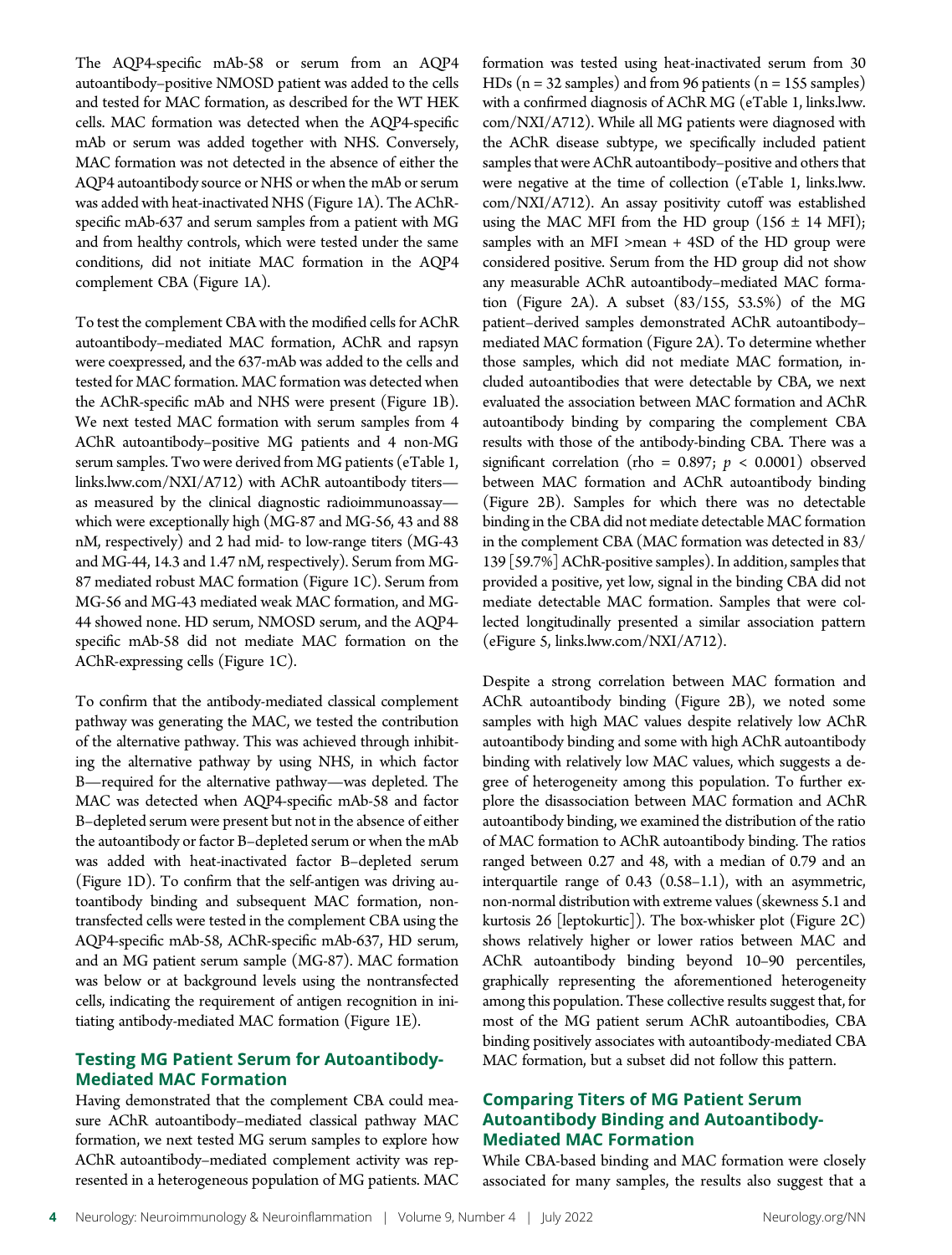

Autoantibodies were tested for their ability to mediate complement activation through measuring MAC formation through FACS on live cells, transfected with self-antigens, in which the complement regulators (CD46, CD55, and CD59) were knocked out. NHS was added as consistent complement source. Control conditions included omitted NHS or heat-inactivated NHS. All tested patient or HD serum samples were heat-inactivated. (A) Measurement of MAC formation using an in vitro complement CBA with AQP4 transfected CD46/55/59 KO HEK293T cells. Complement fixation was tested with AQP4-specific autoantibody sources (anti-AQP4 monoclonal mAb-58 IgG1 and NMOSD serum) and negative control autoantibody sources (anti-AChR mAb-637 IgG1 and serum from MG patients and HDs). NHS and HI NHS bars represent the mean of duplicate experimental conditions, whereas No NHS bars represent singlets. (B) Representative FACS analysis of AChR-transfected CD46/55/59 KO HEK293T cells using an in vitro complement CBA. AChR-transfected cells were tested without (top row) or with the anti-AChR mAb-637 IgG1 (bottom row). (C) Measurement of MAC formation using the complement CBA with AChR-transfected CD46/55/59 KO HEK293T. Complement fixation was tested with AChR-specific autoantibody sources (anti-AChR mAb-637 IgG1 and serum from MG patients) and negative control autoantibody sources (anti-AQP4 monoclonal mAb-58 IgG1 and serum from NMOSD patients and HDs). NHS and HI NHS bars represent the mean of duplicate experimental conditions, whereas No NHS bars represent singlets. (D) Factor B–depleted NHS was used in the complement CBA to test whether the alternative pathway contributed to autoantibody-mediated MAC formation. AQP4-transfected cells were tested without (top row) or with the anti-AQP4 monoclonal mAb-58 IgG1 (bottom row). (E) Nontransfected CD46/55/59 KO HEK293T cells were tested in the complement CBA using antigen-specific mAbs (mAb-637 or mAb-58) or serum from MG patients and HDs to test for the requirement of autoantigens in MAC formation. Samples used in panels (A–E) mAb-58 IgG1 (anti-AQP4 monoclonal), NMOSD patient (NMOSD-1), mAb-637 IgG1 (anti-AChR monoclonal), MG patient serum (MG-87, MG-43, MG-56, and MG-44), and healthy donors (HD-9, HD-29, and HD-30). AChR = acetylcholine receptor; blank = no serum; CBA = cell-based assay; factor B-dHS = factor B–depleted human serum, HDs = healthy donors; HI = heat-inactivated; HI factor B-dHS = heat-inactivated factor B–depleted human serum; MAC = membrane attack complex; MG = myasthenia gravis; NHS = normal human serum; NMOSD = neuromyelitis optica spectrum disorder.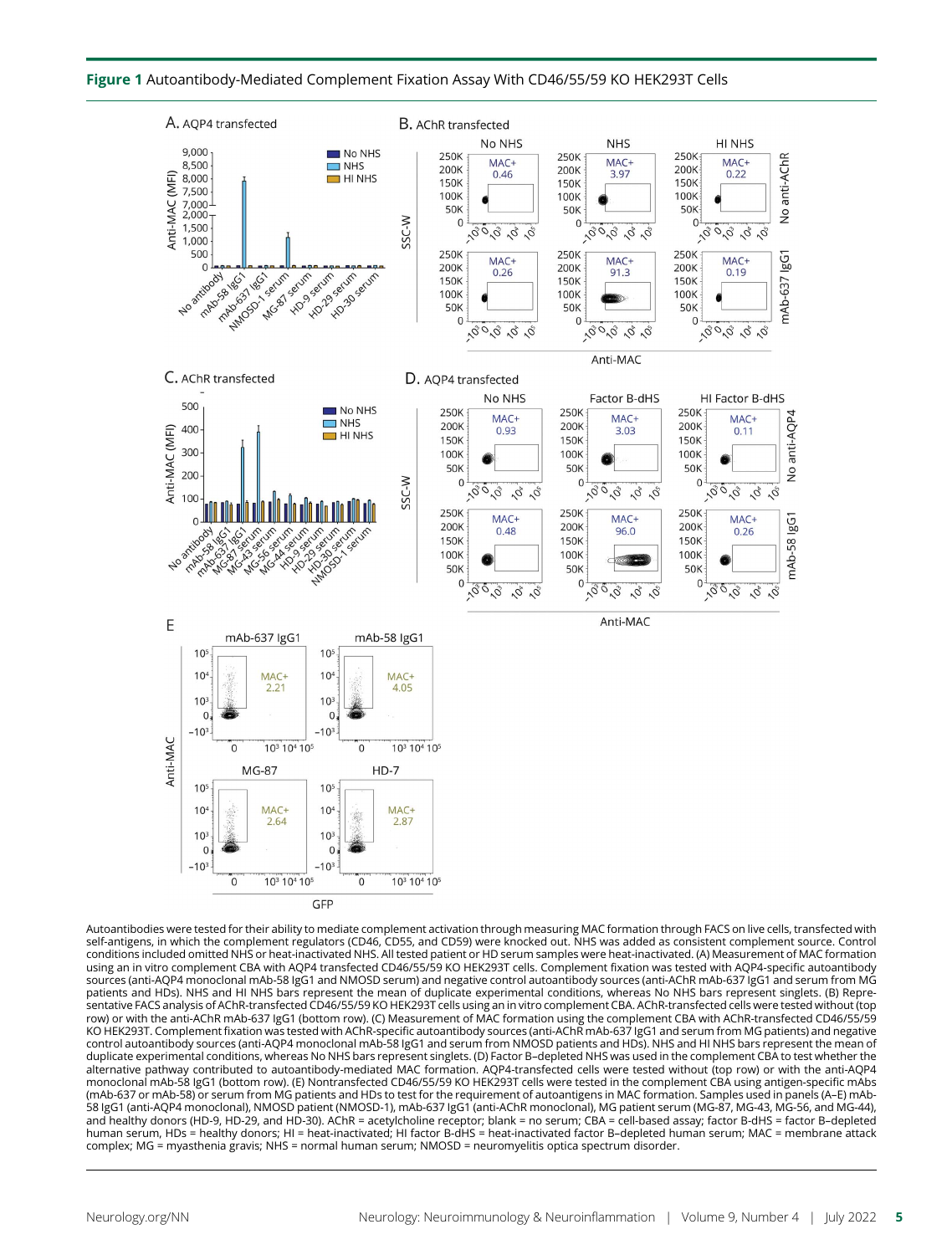

Figure 2 AChR Autoantibody–Mediated Complement Formation in MG Patients

AChR autoantibodies in serum were tested for their ability to mediate complement activation through measuring MAC formation on live AChRexpressing CD46/55/59 KO HEK293T cells. (A) Comparison of MAC formation using serum samples (n = 32) from HDs and serum samples (n = 155) from AChR MG patients. The cutoff for positivity was set at the mean MFI +4 STD (210.9 MFI) of the HD samples. Each data point represents the mean of triplicate experimental conditions. (B) Correlation between MAC formation and AChR autoantibody binding by CBA. The Spearman correlation was used to calculate the relationship. The binding CBA cutoff for positivity was set at the mean MFI +4STD (21.91  $\Delta$ MFI) of the HD samples. Each data point represents the mean of triplicate experimental conditions. Colored (gold) points represent samples selected for further evaluation (Figure 3). (C) Graphical representation of heterogeneity in MAC formation and AChR autoantibody binding of MG samples. Cross-sectional samples (n = 89) were analyzed through a ratio of MAC formation and autoantibody binding to observe disassociation between AChR autoantibody binding and complement formation. The box-whisker plot shows the median (0.79) and 10–90 percentile (outlined by the whiskers) of the MAC to AChR autoantibody binding ratios. The dots represent data outside of the 10–90 percentile. The y-axis is not to scale and was divided into 3 sections for better visual representation. All samples were measured in triplicate, and those with negative  $\Delta MFI$  binding values (n = 5) were excluded from the analysis. AChR = acetylcholine receptor; CBA = cell-based assay; HDs = healthy donors; MAC = membrane attack complex; MFI = mean fluorescence intensity; MG = myasthenia gravis.

that range broadly in their ability to mediate MAC formation. Accordingly, 14 samples were selected for further study (Figure 2B) based on their observed association/ disassociation between the MAC formation and AChR autoantibody binding. Each sample was tested for AChR autoantibody binding and MAC formation at various serum dilutions (Figure 3, eFigure 6, [links.lww.com/NXI/A712\)](http://links.lww.com/NXI/A712). The binding CBA, which tested serum over 3-fold dilutions from 1:20–1:1,350, showed a range of binding titers. The complement CBA, which tested serum over 2-fold dilutions from 1:20 to 1:320, showed a wide range of MAC formation. Of interest was that several samples showed similarly strong AChR autoantibody binding profiles but differed considerably in their MAC formation capability. For example, samples MG-20 and MG-34 have comparable binding profiles but considerably differ in their MAC formation capability; MG-20 mediated robust MAC formation at 3 of the serum dilutions tested, whereas MG-34 did not provide a signal above the cutoff at any serum dilution. Similarly, MG-49, MG-51, and MG-89 provided strong binding signals, but only MG-89 provided a strong MAC formation signal. These collective results imply that the autoantibodies harbored by these patients have differing pathogenic capacities irrespective of binding capability.

subset of patients may harbor AChR binding autoantibodies

# Association Between AChR Autoantibody Assay Data and Disease Severity, Treatment, or MG Subtypes

We first sought to explore the relationship between disease severity and autoantibody binding and autoantibody-mediated MAC formation. We first categorized the MG patients into 2 subgroups using the Myasthenia Gravis Foundation of American (MGFA) clinical classification: asymptomatic/ocular disease (MGFA =  $0/I$ ) and mild-to-severe generalized disease  $(MGFA \geq II)$  severity (eTable 1, [links.lww.com/NXI/A712](http://links.lww.com/NXI/A712)). Patients with higher disease severity showed both higher CBA binding and MAC formation when compared with those with minimal disease burden, as measured by the MGFA clinical classification ( $p < 0.0001$  and  $p < 0.0001$ , respectively) (Figure 4, A and B). We next assessed the relationship between AChR autoantibody binding and MAC formation with the MG composite score (MGC)—a weighted disease severity score scale—by the Spearman correlation. Both binding and MAC formation showed mild-to-moderate correlation with MGC  $(rho = 0.437, p = 0.0001;$  rho = 0.3512,  $p = 0.0023$ , respectively) (Figure 4, C and 4D). Samples that were collected longitudinally presented a similar qualitative association between MAC formation, binding, and disease severity (eFigure 5¸ [links.lww.com/NXI/A712](http://links.lww.com/NXI/A712)). However, several samples in both the cross-sectional (Figure 4) and longitudinal (eFigure 5, [links.lww.com/NXI/A712\)](http://links.lww.com/NXI/A712) analyses stood out because of their lack of a positive association, reflecting a similar disassociation to that which we observed between binding and MAC formation. For example, MG-37 had a moderate to high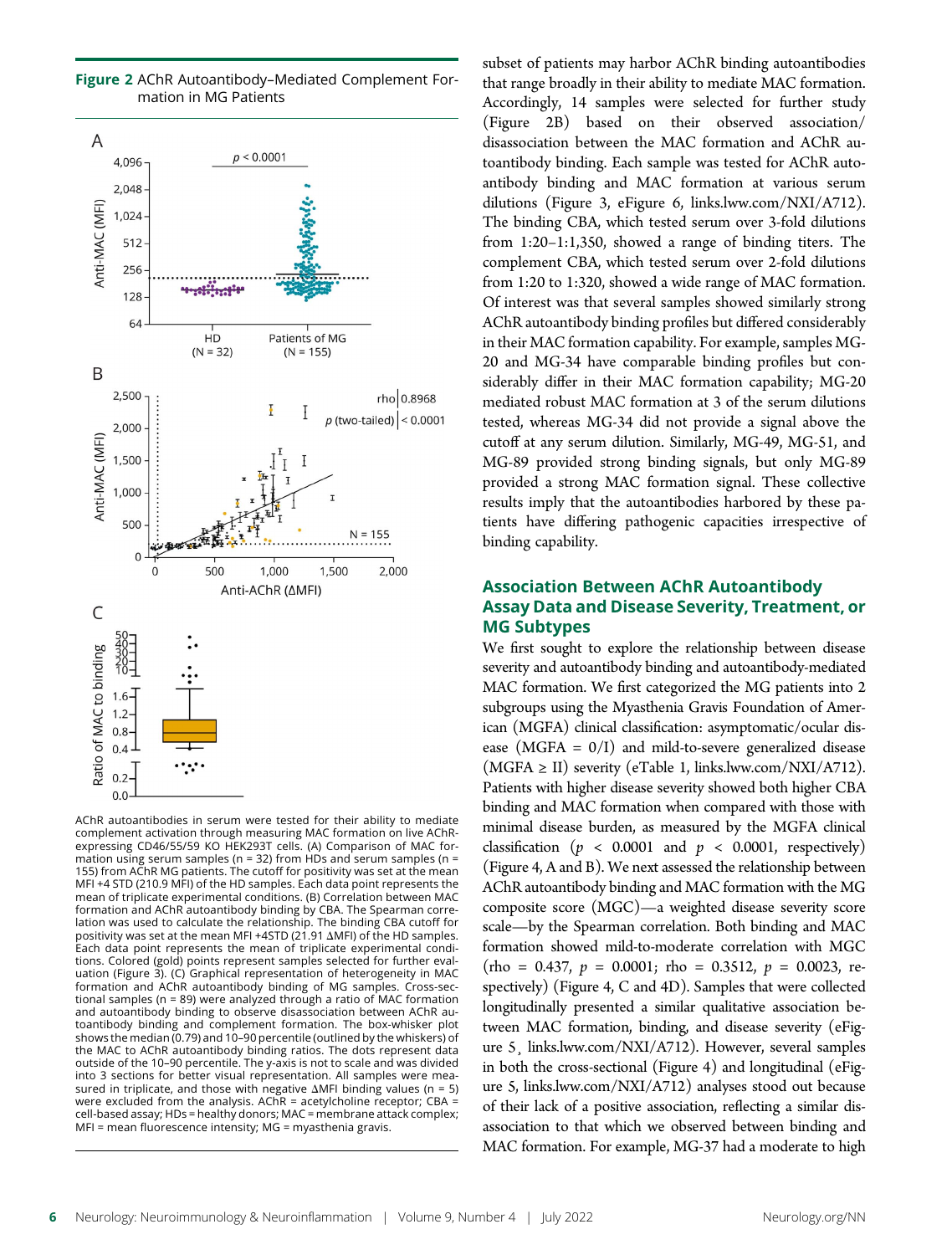Figure 3 Heterogeneous AChR Autoantibody–Mediated Complement Formation



Selected samples (indicated by golden points in Figure 2B) were examined side-by-side for both MAC formation and CBA binding. Each graph shows the data collected from individual serum samples. The x-axis represents the serum dilution of the sample tested for complement CBA (MAC) formation (blue dots) or CBA binding (golden dots). For AChR autoantibody binding (left y-axis), samples were tested at serum dilutions of 1:20 and 4 additional 3-fold dilutions (1:50, 1:150, 1:450, and 1:1,350). For MAC formation (right yaxis), samples were tested at 2-fold serial dilutions (1:20, 1:40, 1:80, 1:160, and 1:320). Each data point represents the mean of experimental triplicate experimental conditions. Dotted horizonal lines mark the positive reactivity cutoff for complement (blue) and CBA binding (golden). Cutoffs were calculated using the mean MFI + 4STD of the HD samples (complement and CBA 96.01 MFI and 75.35  $\triangle$ MFI, respectively). Data from additional samples are shown in eFigure 6 [\(links.lww.](http://links.lww.com/NXI/A712)  $com/NXI/A712$ ). ACh $\overline{R}$  = acetylcholine  $receptor$ ; CBA = cell-based assay; HDs = healthy donors; MAC = membrane attack complex; MFI = mean fluorescence intensity.

disease score, yet low antibody binding and MAC formation values. The opposite case was also found (MG-52) where both binding and MAC formation values were high relative to other samples, but the disease scores were low (eFigure 5, [links.lww.](http://links.lww.com/NXI/A712) [com/NXI/A712\)](http://links.lww.com/NXI/A712). We also examined whether there were differences in autoantibody binding and autoantibody-complement– mediated MAC formation in specific MG patient subsets. Differences between treatment naïve and patients receiving immunotherapy, early-onset MG (EOMG) and late-onset MG (LOMG), and patients with or without thymectomy (eFigure 7, [links.lww.com/NXI/A712](http://links.lww.com/NXI/A712)) were evaluated. None of the subsets showed any significant differences regarding MAC formation and CBA binding. Collectively, these findings suggest that antibodymediated complement activity moderately associates with disease burden, but some patients with mild and others with more severe disease have high or low autoantibody-mediated MAC formation activity, respectively.

# **Discussion**

Detection of AChR autoantibodies confirms a diagnosis of MG; however, the discordance between titer and disease severity may be partly due to how AChR autoantibody titer is measured. Specifically, the clinical assays used to diagnose patients and provide titer values wre unable to discriminate between the detection of the autoantibodies and their pathogenic properties (effector functions). Of importance, nonpathogenic AChR binding–only autoantibodies, which would be detected in clinical assays, may also exist, further complicating the disconnect between disease severity and autoantibody titer. Such nonpathogenic binding autoantibodies have been identified in other autoimmune conditions including pemphigus $31$  and NMOSD.32 The nonpathogenic NMOSD autoantibodies, which are believed to be poor at activating complement due to altered Fc regions, compete with pathogenic autoantibodies for antigen binding.<sup>32</sup> Our data revealed a positive association between autoantibody binding and MAC formation, suggesting that a considerable fraction of circulating AChR autoantibodies can initiate the complement cascade. However, binding alone did not account for the variation observed in complement activity. We reasoned that heterogeneous autoantibody characteristics, among other factors, may play an integral role in determining MAC formation efficiency. Such characteristics would minimally include subunit and epitope specificity, affinity, IgG subclass usage, Fc structure, and post-translation modifications, all of which can alter complement activating capability in addition to structure and stability. $33,34$  Although it is currently unclear how AChR autoantibody heterogeneity affects MAC formation in MG patients, parallels to the mechanisms governing AQP4 autoantibody–mediated pathology in NMOSD provide insight. AQP4-binding autoantibodies display broad efficiency in inducing complement-mediated cell death.<sup>26</sup> Here, a combination of distinct properties, including particular epitope binding and the assembly of multimeric antigen platforms, are required for ideal activation of autoantibody-complement– mediated cell death.<sup>26</sup> Specifically, AQP4 autoantibodies that target a distinct epitope on the AQP4 extracellular loop C demonstrate remarkably enhanced complement activity when compared with autoantibodies recognizing other epitopes. Furthermore, AQP4 can form supramolecular orthogonal arrays that arrange these epitopes in a manner that benefits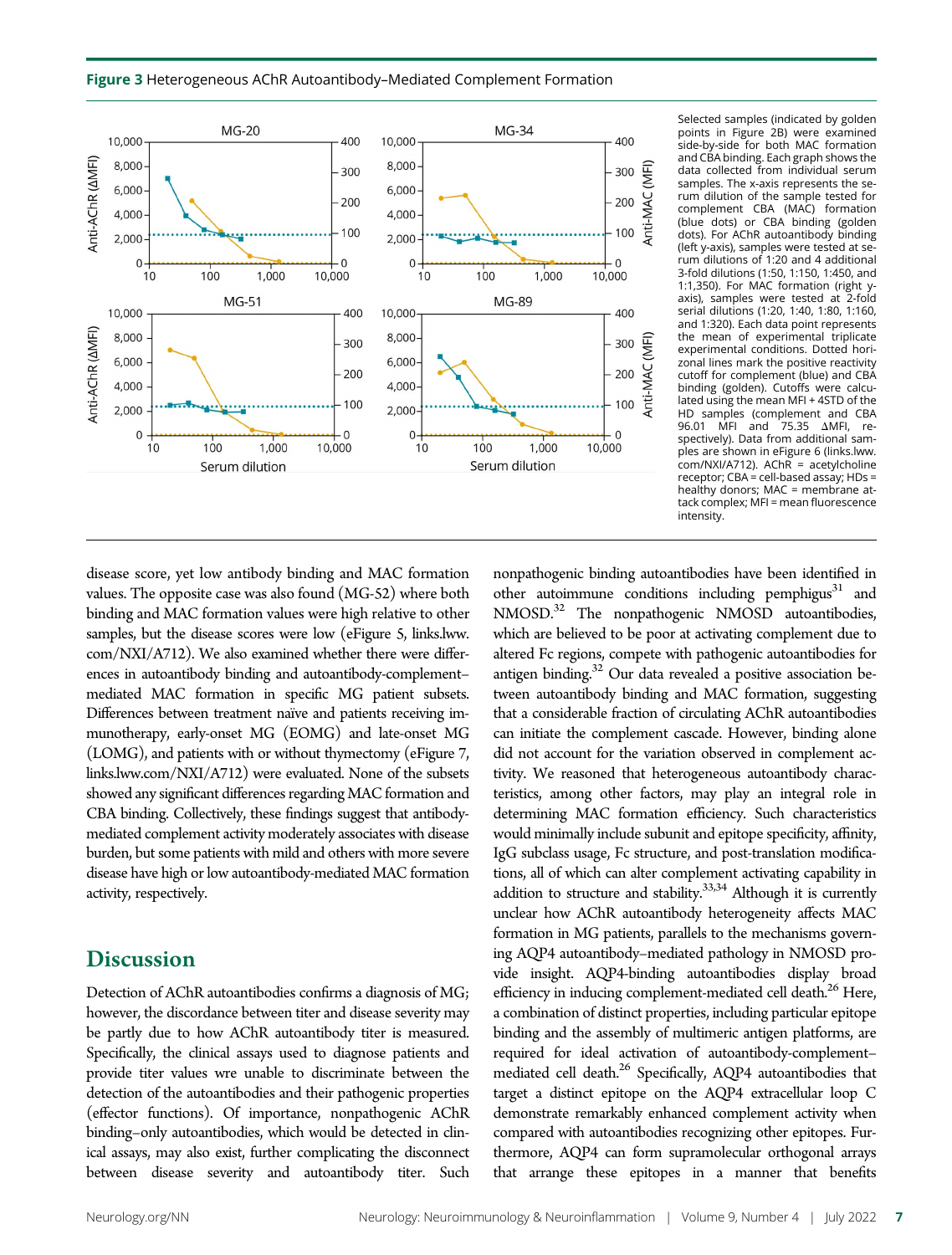Figure 4 Correlation Between Clinical Disease Measurements and Autoantibody-Mediated Complement Formation



Cross-sectional samples were assessed for correlation between MGFA classification or MGC score and the binding CBA or complement CBA data. (A and B) Samples with low disease severity (MGFA 0/I) were compared with samples with higher disease severity (MGFA II–V) for differences in (A) autoantibody binding (median MGFA (0/I): 327.3 (II–V): 748.2; p-value < 0.0001) or (B) MAC formation (median MGFA [0/I]: 190.3 [II–V]: 468.3; p-value <0.0001). (C and D) The Spearman correlation was used to calculate the relationship between cross-sectional sample MGC scores and (C) autoantibody binding (rho 0.437, p-value = 0.0001) or (D) MAC formation (rho 0.351, p-value = 0.0023). Each data point in (A–D) represents the mean of triplicate experimental conditions. White and gray lines in (A and B) represent the median and quartiles, respectively. CBA = cell-based assay; HDs = healthy donors; MAC = membrane attack complex; MGC = MG composite score; MGFA = Myasthenia Gravis Foundation of American.

autoantibody multimeric complexes, which support autoantibody Fc-Fc interactions that are critical for efficient C1q binding and subsequent complement activity.<sup>26</sup>

Whether or not similar mechanisms occur in the context of AChR-specific MG has yet to be explored. However, given the variable complement activity shown here and that AChR is tightly clustered by the intracellular scaffolding protein, rapsyn, such organized formations of self-antigen may support Fc-Fc interactions facilitating efficient complement activation, with AChR autoantibodies recognizing particular—but not yet identified—epitopes. Thus, we proposed that circulating AChR autoantibodies include subtypes that contribute to heterogeneous pathogenetic mechanisms and show variable efficiency in affecting these mechanisms and, finally, that their composition varies among patients and perhaps longitudinally within a patient. We further suggested that AChR autoantibody subunit specificity and epitope specificity are linked to these effector functions, including activation of the classical complement pathway.

We recognized that this study included limitations. First, measuring complement formation on live cells with flow cytometry presented challenges, given that the cells may be actively lysing or dying and therefore not detected.We empirically arrived at a single time point

after the addition of NHS that provided measurable differences in MAC formation in the AQP4 and AChR complement CBAs when comparing patient samples and controls. This approach was chosen in consideration of assay ease of use.

Longitudinal measurements after the addition of NHS or different approaches that measure cumulative cell death, such as  $Cr^{52}$  release, may provide additional information on AChR autoantibody–mediated activity, but were outside the scope of this study. Second, autoantibody-mediated MAC formation was not detected in a number of samples, most of which showed lower, but still positive, CBA binding. It is reasonable to conclude that these samples do indeed include AChR autoantibodies capable of mediating MAC formation. However, the sensitivity of the complement CBA may require further optimization to detect their activity. Finally, we recognize that the in vitro autoantibody-mediated complement activity may not fully reflect an in vivo complement response. We are using an in vitro system with diminished expression of complement inhibitory proteins. Our system reflects the capability of the autoantibody to initiate complement but does not consider the varying levels of complement inhibitory protein expression on various muscle cell surfaces. In this regard, the assay only simulates more complex activity at the NMJ; however, the clinical binding CBA also lacks any representation of the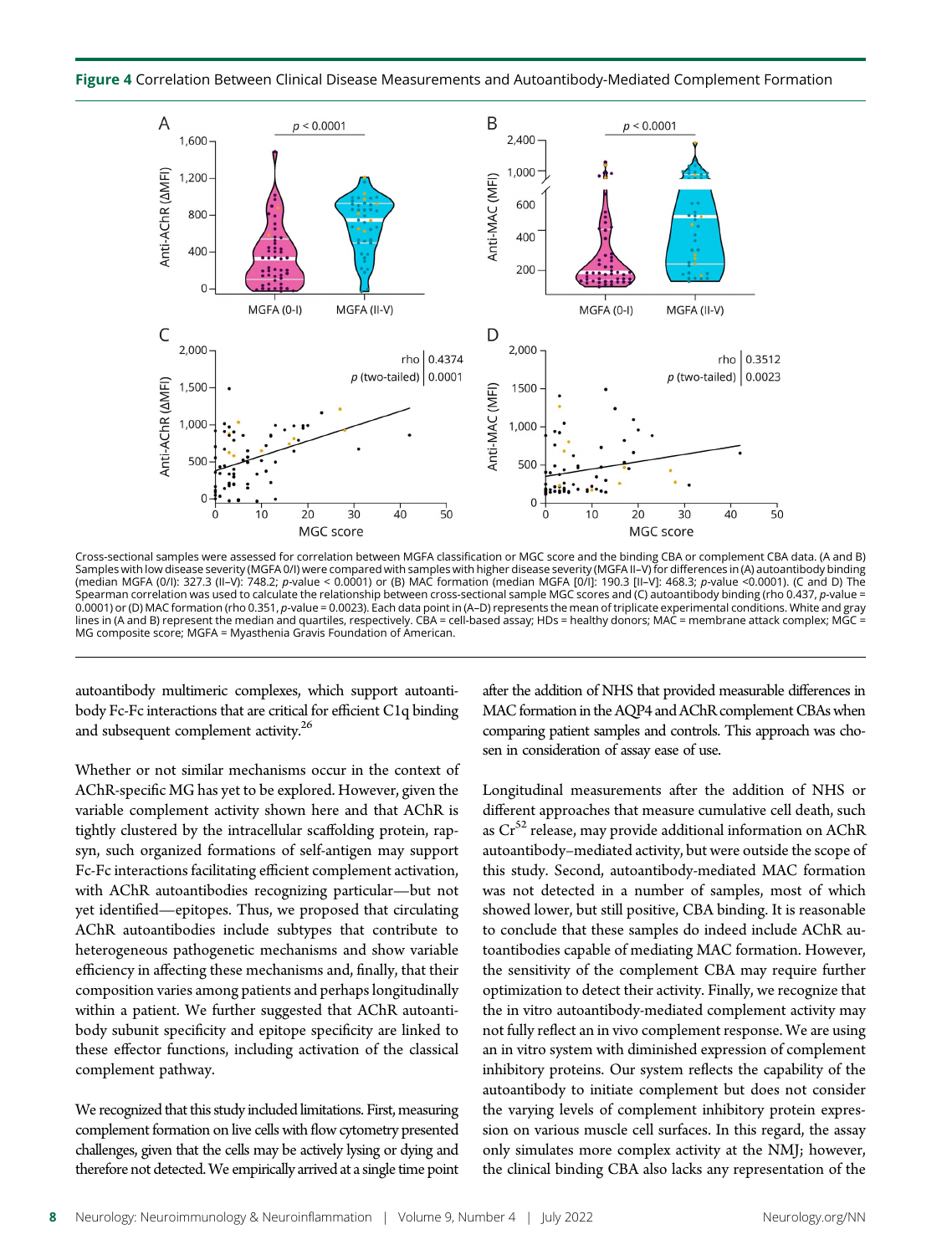NMJ other than antigen expression, but it is recognized as being highly reliable for diagnosis of MG. Further emphasizing this point, it is challenging to understand why it was required to remove the complement regulators because they are present in the NMJ. It may be related to in vitro assay sensitivity, but further study is required to understand this observation. Of interest, this requirement has been consistently observed in other studies that investigated pathophysiologic properties of AChR autoantibodies<sup>35</sup> using in vitro assays and in vivo models; specifically, CD55 knockout mice, which are more susceptible to the effects of pathogenic MG autoantibodies.36-38 These regulators have also been implicated in ocular MG, where reduced expression levels of CD55 and CD59 in extraocular muscles offer a potential explanation for why these muscle subgroups are highly associated with MG.<sup>36</sup> To reflect the NMJ-specific conditions more accurately, our assay could be complemented by other approaches. For example, motor neurons—the target cells in patients with multifocal motor neuropathy (MMN)—have been used for investigating the pathogenicity of MMN autoantibodies.<sup>39</sup> In a similar fashion, functional consequences of complement damage could be assessed with NMJ-specific cell types.

We observed a modest correlation between autoantibodymediated complement activity and disease burden. While additional mechanisms must be considered, this suggests that in some patients, complement activity may make major contributions to pathology. Conversely, patients who did not fit this pattern, for example, those with high disease burden and low complement activity may harbor autoantibodies that mediate pathology through other mechanisms (blocking and/ or modulating).

Furthermore, we did not observe differences in autoantibodymediated complement activity between EOMG and LOMG, which suggests that the properties of the autoantibodies may be similar in these major MG subsets. Immunomodulatory therapy and thymectomy did not reveal diminished complement activity. Autoantibody titer often persists after such treatments<sup>40,41</sup>; thus, our findings suggest that these treatments may not alter either the properties or relative frequency of complement activating autoantibodies.

It is anticipated that measuring AChR autoantibody–mediated pathogenesis will have clinical utility. The past decade has seen a considerable number of new and existing therapeutics become available for the treatment of MG.<sup>16</sup> Included are biologics that directly target the autoantibody effector function (eculizumab and others).<sup>42</sup> Clinical trials of these treatments have provided outcomes demonstrating benefits in some patients but unexpected failures in others, thus intensifying challenges to the field, including the need to target the correct therapy to patients from the growing number of options and the need to inform treatment decisions through understanding the immunopathology. Therapeutic complement inhibition provides one such example of our limited understanding of AChR MG immunomechanisms: it is unclear why eculizumab (approved for the

treatment of generalized AChR  $MG<sup>17</sup>$ ) does not yield clinical benefit in some AChR autoantibody–positive patients,<sup>17,18</sup> even with longer-term treatment.<sup>19</sup> The AChR autoantibody titers of patients who responded to eculizumab treatment neither predicted treatment efficacy nor correlated with its progression. In addition to emphasizing the limitations of AChR autoantibody titer as a biomarker, these studies also underscore the need to further understand AChR autoantibody mechanisms so that response to treatments can be better predicted. Future experiments, which include testing samples from complement inhibitor trials, could be performed to investigate whether the complement CBA is valuable in forecasting response. To this end, we suggest a suite of clinical assays that measure the composition of AChR autoantibodies with variable pathogenic mechanisms will be valuable. These assays would ideally measure binding-only, classical complement activation as shown here, and modulating and blocking functions, which have been demonstrated with similar CBA platforms.<sup>43,44</sup> These collective measurements may be useful for assessing disease progression and serve as an improved MG biomarker when compared with autoantibody binding. Thus, patients would be provided with the opportunity for a more individualized treatment plan that targets their unique autoantibody-mediated pathogenic pathways.

#### Acknowledgment

The authors thank Drs. Soumya Yandamuri, Gianvito Masi, Philip Coish, and Ms. Sarah Ohashi for critical reading of the article.

# Study Funding

KCO was supported by the National Institute of Allergy and Infectious Diseases of the NIH under award numbers R01- AI114780 and R21 AI164590; through an MGNet pilot grant awarded through the Rare Diseases Clinical Research Consortia of the NIH (award number U54-NS115054) and by a High Impact Clinical Research and Scientific Pilot Project award from the Myasthenia Gravis Foundation of American (MGFA). This project was also supported partly by grants to KCO and RJN from Ra Pharmaceuticals, now a part of UCB. JLB was supported by the National Eye Institute R01- EY022936 and R21-032399. MLF was supported partly by the SPIN award through Grifols and has further been supported by a DFG Research fellowship (FI 2471/1-1).

#### **Disclosure**

Abeer H. Obaid reports no disclosures; Dr. Chryssa Zografou reports no disclosures; Dr. Douangsone D. Vadysirisack is an employee of UCB Ra Pharma; Dr. Bailey Munro-Sheldon reports no disclosures; Dr. Miriam L. Fichtner reports no disclosures; Dr. Roy is a consultant for Alexion Pharmaceuticals (now a part of AstraZeneca) and Takeda Pharmaceuticals; Dr. William M. Philbrick reports no disclosures; Dr. Jeffrey L. Bennett reports payment consultation fees for study design/consultation from Viela Bio, now a part of Horizon Therapeutics, and personal fees from Mitsubishi Tanabe Pharma Corporation, Reistone Bio, AbbVie, Alexion, Chugai, Clene Nanomedicine, Genentech, Genzyme, Mitsubishi-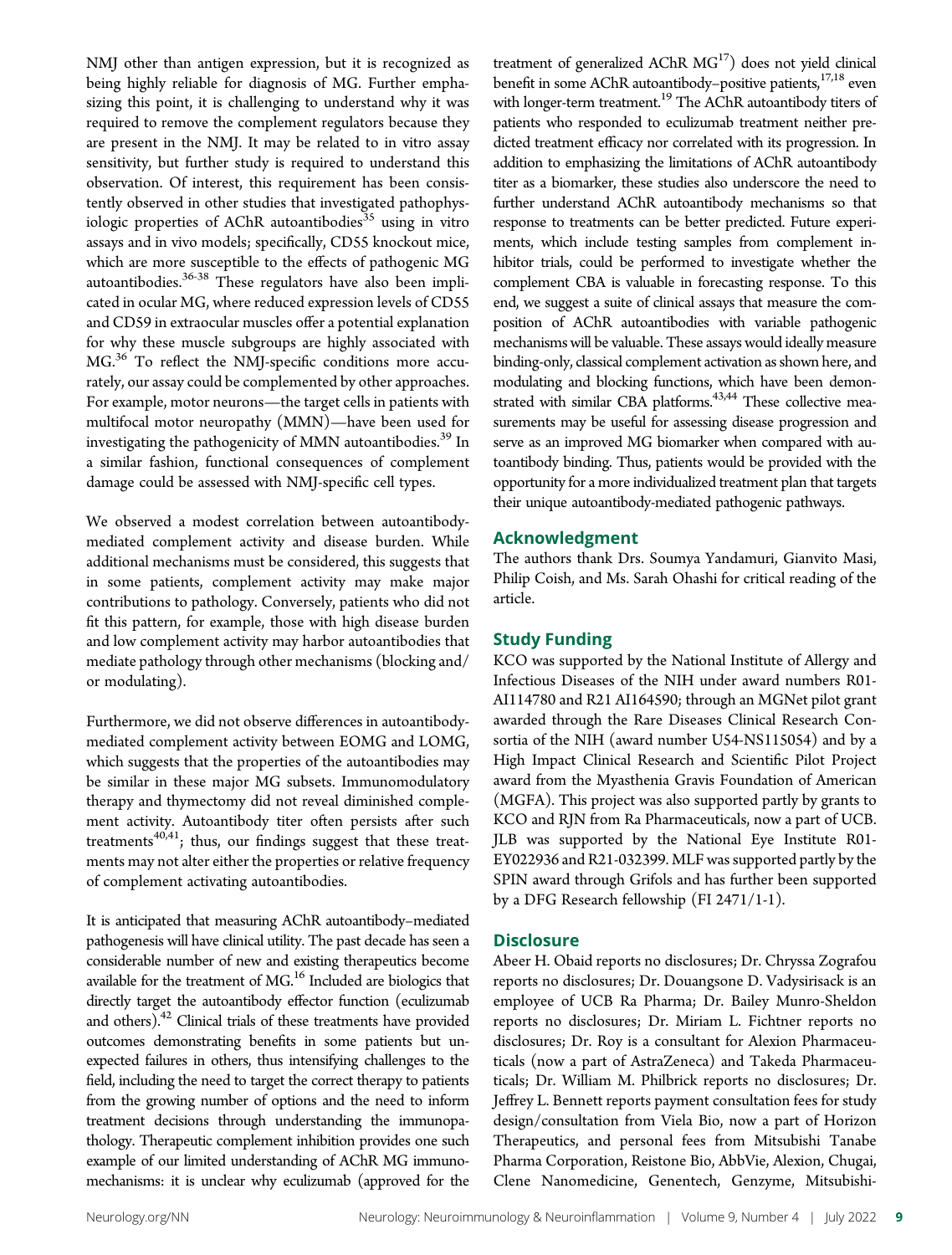Tanabe, and Roche, grants from Novartis, Mallinckrodt, and has a patent for Aquaporumab issued; Dr. Richard J. Nowak has received research support from the NIH, Genentech, Alexion Pharmaceuticals, argenx, Annexon Biosciences, UCB Ra Pharmaceuticals, Myasthenia Gravis Foundation of America, Momenta, Immunovant, Grifols, and Viela Bio, now a part of Horizon Therapeutics. RJN has served as consultant/ advisor for Alexion Pharmaceuticals, argenx, Cabaletta Bio, CSL Behring, Grifols, Ra Pharmaceuticals, now a part of UCB Pharma, Immunovant, Momenta, and Viela Bio, now a part of Horizon Therapeutics; Dr. Kevin C. O'Connor has received research support from Ra Pharma, now a part of UCB Pharma, and Alexion, now a part of AstraZeneca, and Viela Bio, now a part of Horizon Therapeutics. KCO is a consultant and equity shareholder of Cabaletta Bio. KCO has served as a consultant/advisor for Alexion Pharmaceuticals, now a part of AstraZeneca, and Roche, and he has received speaking fees from Alexion, Roche, Genentech, and Viela Bio, now a part of Horizon Therapeutics. Go to [Neurology.org/NN](https://nn.neurology.org/content/9/4/e169/tab-article-info) for full disclosures.

# Publication History

Received by Neurology: Neuroimmunology & Neuroinflammation October 11, 2021. Accepted in final form March 8, 2022. Submitted and externally peer reviewed. The handling editor was Marinos C. Dalakas, MD, FAAN.

#### **Appendix Authors**

| Name                                           | Location                                                                                                                                                                                                                   | Contribution                                                                                                                                                                                                                                                                          |
|------------------------------------------------|----------------------------------------------------------------------------------------------------------------------------------------------------------------------------------------------------------------------------|---------------------------------------------------------------------------------------------------------------------------------------------------------------------------------------------------------------------------------------------------------------------------------------|
| Abeer H.<br>Obaid, BS                          | Department of Neurology,<br>Yale School of Medicine.<br>New Haven, CT; Department<br>of Immunobiology, Yale<br>School of Medicine, New<br>Haven, CT; Institute<br>of Biomedical Studies,<br>Baylor University,<br>Waco, TX | Drafting/revision of the<br>article for content, including<br>medical writing for content;<br>major role in the acquisition<br>of data; study concept or<br>design; and analysis or<br>interpretation of data                                                                         |
| Chryssa<br>Zografou,<br>PhD                    | Department of Neurology,<br>Yale School of Medicine.<br>New Haven, CT; Department<br>of Immunobiology, Yale<br>School of Medicine, New<br>Haven, CT                                                                        | Drafting/revision of the<br>article for content, including<br>medical writing for content;<br>major role in the acquisition<br>of data; study concept or<br>design; analysis or<br>interpretation of data; and<br>additional contributions: CZ<br>performed the CRISPR<br>experiments |
| Douangsone<br>D.<br>Vadysirisack,<br>PhD       | UCB Pharma, Cambridge,<br>MA                                                                                                                                                                                               | Drafting/revision of the<br>article for content.<br>including medical writing<br>for content; study concept<br>or design; additional<br>contributions: DV<br>contributed to experimental<br>direction and design                                                                      |
| <b>Bailey</b><br>Munro-<br>Sheldon,<br>PhD, MS | Department of Neurology,<br>Yale School of Medicine.<br>New Haven, CT                                                                                                                                                      | Analysis or interpretation of<br>data; additional<br>contributions: BMS<br>contributed to the clinical<br>data acquisition                                                                                                                                                            |

| <b>Appendix</b> (continued)       |                                                                                                                                                                   |                                                                                                                                                                                                                                                                                                                                                                |  |
|-----------------------------------|-------------------------------------------------------------------------------------------------------------------------------------------------------------------|----------------------------------------------------------------------------------------------------------------------------------------------------------------------------------------------------------------------------------------------------------------------------------------------------------------------------------------------------------------|--|
| Name                              | Location                                                                                                                                                          | Contribution                                                                                                                                                                                                                                                                                                                                                   |  |
| Miriam L.<br>Fichtner, MD         | Department of Neurology,<br>Yale School of Medicine,<br>New Haven, CT; Department<br>of Immunobiology, Yale<br>School of Medicine, New<br>Haven, CT               | Drafting/revision of the<br>article for content, including<br>medical writing for content;<br>major role in the acquisition<br>of data; study concept or<br>design; analysis or<br>interpretation of data;<br>additional contributions: MF<br>conducted the CHO cells-<br>related experiments                                                                  |  |
| Bhaskar Roy,<br><b>MBBS, MHS</b>  | Department of Neurology,<br>Yale School of Medicine,<br>New Haven, CT                                                                                             | Drafting/revision of the<br>article for content, including<br>medical writing for content;<br>study concept or design;<br>analysis or interpretation of<br>data; and additional<br>contributions: conducted<br>statistical analysis                                                                                                                            |  |
| William M.<br>Philbrick,<br>PhD   | Department of<br>Immunobiology, Yale School<br>of Medicine, New Haven, CT                                                                                         | Drafting/revision of the<br>article for content, including<br>medical writing for content;<br>study concept or design;<br>additional contributions: WP<br>contributed to the CRISPR<br>gene editing design                                                                                                                                                     |  |
| Jeffrey L.<br>Bennett, MD,<br>PhD | Departments of Neurology<br>and Ophthalmology,<br>Programs in Neuroscience<br>and Immunology, University<br>of Colorado Anschutz<br>Medical Campus, Aurora,<br>CO | Drafting/revision of the<br>article for content, including<br>medical writing for content;<br>additional contributions: JB<br>provided NMOSD<br>monoclonal and guidance<br>on the article                                                                                                                                                                      |  |
| Richard J.<br>Nowak, MD,<br>MS    | Department of Neurology,<br>Yale School of Medicine,<br>New Haven, CT                                                                                             | Drafting/revision of the<br>article for content, including<br>medical writing for content;<br>major role in the acquisition<br>of data; study concept or<br>design; analysis or<br>interpretation of data; and<br>additional contributions: RN<br>contributed in acquisition of<br>clinical specimens and<br>associated clinical data and<br>project direction |  |
| Kevin C.<br>O'Connor,<br>PhD      | Department of Neurology,<br>Yale School of Medicine,<br>New Haven, CT; Department<br>of Immunobiology, Yale<br>School of Medicine, New<br>Haven, CT               | Drafting/revision of the<br>article for content, including<br>medical writing for content;<br>major role in the acquisition<br>of data; study concept or<br>design; and analysis or<br>interpretation of data                                                                                                                                                  |  |

#### References

- 1. Vincent A. Unravelling the pathogenesis of myasthenia gravis. Nat Rev Immunol. 2002; 2(10):797-804.
- 2. Gilhus NE, Skeie GO, Romi F, Lazaridis K, Zisimopoulou P, Tzartos S. Myasthenia gravis–autoantibody characteristics and their implications for therapy. Nat Rev Neurol. 2016;12(5):259-268.
- 3. Yi JS, Guptill JT, Stathopoulos P, Nowak RJ, O'Connor KC. B cells in the pathophysiology of myasthenia gravis. Muscle Nerve. 2018;57(2):172-184.
- 4. Vincent A, Newsom Davis J. Anti-acetylcholine receptor antibodies. J Neurol Neurosurg Psychiatry. 1980;43(7):590-600.
- 5. Lefvert AK, Bergström K, Matell G, Osterman PO, Pirskanen R. Determination of acetylcholine receptor antibody in myasthenia gravis: clinical usefulness and pathogenetic implications. J Neurol Neurosurg Psychiatry. 1978; 41(5):394-403.
- 6. Lindstrom JM, Seybold ME, Lennon VA, Whittingham S, Duane DD. Antibody to acetylcholine receptor in myasthenia gravis. Prevalence, clinical correlates, and diagnostic value. Neurology. 1976;26(11):1054-1059.
- 7. Tindall RS. Humoral immunity in myasthenia gravis: clinical correlations of antireceptor antibody avidity and titer. Ann N Y Acad Sci. 1981;377:316-331.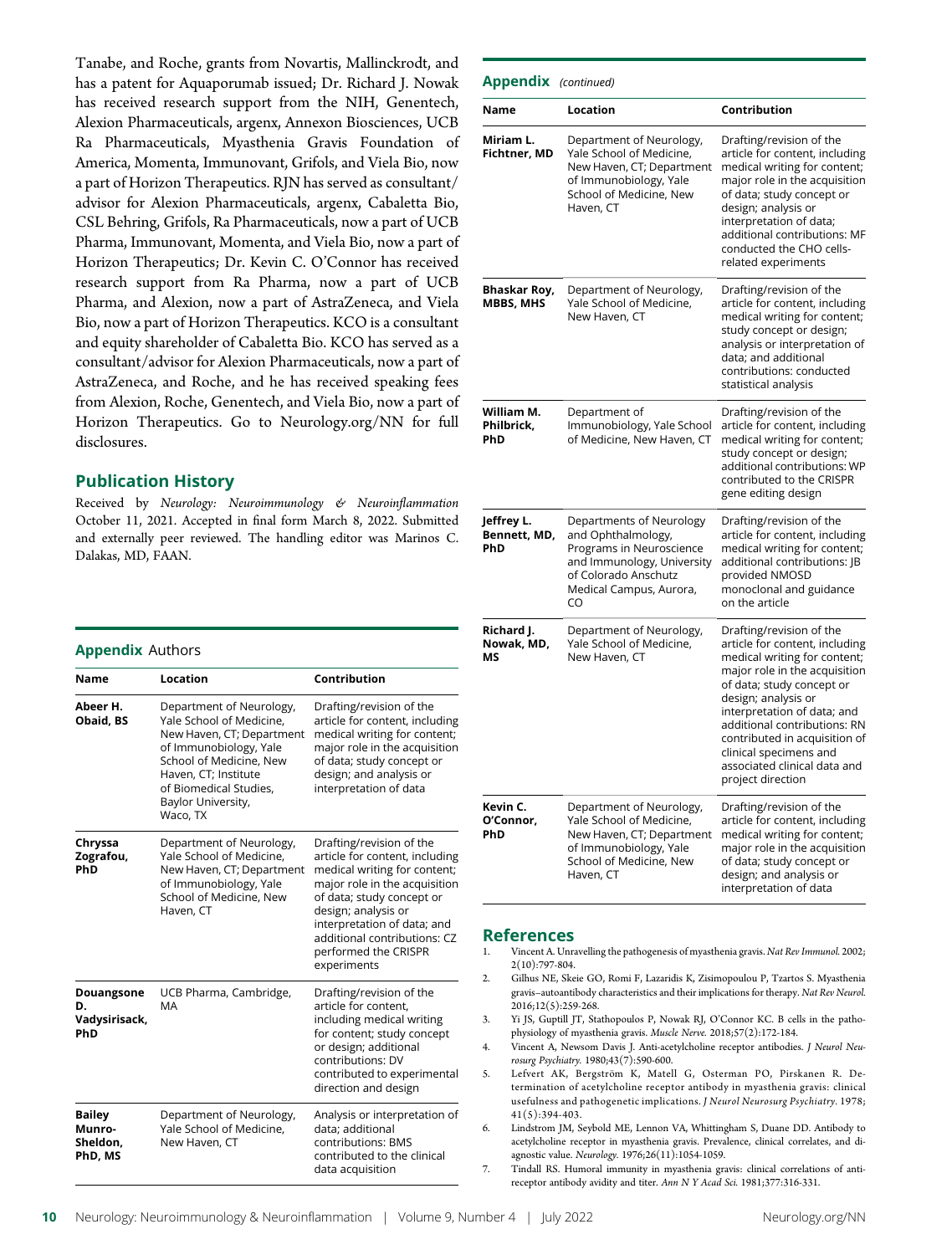- Tzartos SJ, Barkas T, Cung MT, et al. Anatomy of the antigenic structure of a large membrane autoantigen, the muscle-type nicotinic acetylcholine receptor. Immunol Rev. 1998;163:89-120.
- 9. Lindstrom JM, Engel AG, Seybold ME, Lennon VA, Lambert EH. Pathological mechanisms in experimental autoimmune myasthenia gravis. II. Passive transfer of experimental autoimmune myasthenia gravis in rats with anti-acetylcholine recepotr antibodies. J Exp Med. 1976;144(3):739-753.
- 10. Sterz R, Hohlfeld R, Rajki K, et al. Effector mechanisms in myasthenia gravis: endplate function after passive transfer of IgG, Fab, and F(ab')2 hybrid molecules. Muscle Nerve. 1986;9(4):306-312.
- 11. Howard FM Jr, Lennon VA, Finley J, Matsumoto J, Elveback LR. Clinical correlations of antibodies that bind, block, or modulate human acetylcholine receptors in myasthenia gravis. Ann N Y Acad Sci. 1987;505:526-538.
- 12. Drachman DB, Angus CW, Adams RN, Michelson JD, Hoffman GJ. Myasthenic antibodies cross-link acetylcholine receptors to accelerate degradation. N Engl J Med. 1978;298(20):1116-1122.
- 13. Drachman DB, Adams RN, Josifek LF, Self SG. Functional activities of autoantibodies to acetylcholine receptors and the clinical severity of myasthenia gravis. N Engl J Med. 1982;307(13):769-775.
- 14. Kao I, Drachman DB. Myasthenic immunoglobulin accelerates acetylcholine receptor degradation. Science. 1977;196(4289):527-529.
- 15. Gomez CM, Richman DP. Anti-acetylcholine receptor antibodies directed against the alpha-bungarotoxin binding site induce a unique form of experimental myasthenia. Proc Natl Acad Sci U S A. 1983;80(13):4089-4093.
- 16. Nguyen-Cao TM, Gelinas D, Griffin R, Mondou E. Myasthenia gravis: historical achievements and the "golden age" of clinical trials. *J Neurol Sci.* 2019;406:116428.
- 17. Howard JF Jr, Utsugisawa K, Benatar M, et al. Safety and efficacy of eculizumab in anti- acetylcholine receptor antibody-positive refractory generalised myasthenia gravis (REGAIN): a phase 3, randomised, double-blind, placebo-controlled, multicentre study. Lancet Neurol. 2017;16(12):976-986.
- 18. Muppidi S, Utsugisawa K, Benatar M, et al. Long-term safety and efficacy of eculizumab in generalized myasthenia gravis. Muscle Nerve. 2019;60(1):14-24.
- 19. Howard JF Jr, Karam C, Yountz M, O'Brien FL, Mozaffar T, Group RS. Long-term efficacy of eculizumab in refractory generalized myasthenia gravis: responder analyses. Ann Clin Transl Neurol. 2021;8(7):1398-1407.
- 20. Anil R, Kumar A, Alaparthi S, et al. Exploring outcomes and characteristics of myasthenia gravis: rationale, aims and design of registry–the EXPLORE-MG registry. J Neurol Sci. 2020;414:116830.
- 21. Ran FA, Hsu PD, Wright J, Agarwala V, Scott DA, Zhang F. Genome engineering using the CRISPR-Cas9 system. Nat Protoc. 2013;8(11):2281-2308.
- 22. Stathopoulos P, Chastre A, Waters P, et al. Autoantibodies against neurologic antigens in nonneurologic autoimmunity. J Immunol. 2019;202(8):2210-2219.
- 23. Takata K, Stathopoulos P, Cao M, et al. Characterization of pathogenic monoclonal autoantibodies derived from muscle-specific kinase myasthenia gravis patients. JCI Insight. 2019;4(12):e127167.
- von Elm EAD, Egger M, Pocock SJ, Gotzsche PC, Vandenbroucke JP. The strengthening the reporting of observational studies in epidemiology (STROBE) statement: guidelines for reporting observational studies. BMJ. 2007;335:806.
- 25. Rodriguez Cruz PM, Huda S, Lopez-Ruiz P, Vincent A. Use of cell-based assays in myasthenia gravis and other antibody-mediated diseases. Exp Neurol. 2015;270:66-71.
- 26. Soltys J, Liu Y, Ritchie A, et al. Membrane assembly of aquaporin-4 autoantibodies regulates classical complement activation in neuromyelitis optica. J Clin Invest. 2019; 129:2000-2013.
- 27. Bennett JL, Lam C, Kalluri SR, et al. Intrathecal pathogenic anti-aquaporin-4 antibodies in early neuromyelitis optica. Ann Neurol. 2009;66(5):617-629.
- 28. Graus YF, de Baets MH, Parren PW, et al. Human anti-nicotinic acetylcholine receptor recombinant Fab fragments isolated from thymus-derived phage display libraries from myasthenia gravis patients reflect predominant specificities in serum and block the action of pathogenic serum antibodies. J Immunol. 1997;158(4): 1919-1929.
- 29. Saifuddin M, Hedayati T, Atkinson JP, Holguin MH, Parker CJ, Spear GT. Human immunodeficiency virus type 1 incorporates both glycosyl phosphatidylinositol-anchored CD55 and CD59 and integral membrane CD46 at levels that protect from complement-mediated destruction. J Gen Virol. 1997;78(pt 8):1907-1911.
- 30. Thielen AJF, van Baarsen IM, Jongsma ML, Zeerleder S, Spaapen RM, Wouters D. CRISPR/Cas9 generated human CD46, CD55 and CD59 knockout cell lines as a tool for complement research. J Immunol Methods. 2018;456:15-22.
- 31. Payne AS, Ishii K, Kacir S, et al. Genetic and functional characterization of human pemphigus vulgaris monoclonal autoantibodies isolated by phage display. J Clin Invest. 2005;115(4):888-899.
- 32. Tradtrantip L, Yeaman MR, Verkman AS. Cytoprotective IgG antibodies in sera from a subset of patients with AQP4-IgG seropositive neuromyelitis optica spectrum disorder. Sci Rep. 2021;11(1):21962.
- 33. Alter G, Ottenhoff THM, Joosten SA. Antibody glycosylation in inflammation, disease and vaccination. Semin Immunol. 2018;39:102-110.
- 34. Quast I, Keller CW, Maurer MA, et al. Sialylation of IgG Fc domain impairs complement-dependent cytotoxicity. J Clin Invest. 2015;125(11):4160-4170.
- 35. Jacob S, Viegas S, Leite MI, et al. Presence and pathogenic relevance of antibodies to clustered acetylcholine receptor in ocular and generalized myasthenia gravis. Arch Neurol. 2012;69(8):994-1001.
- 36. Kaminski HJ, Li Z, Richmonds C, Lin F, Medof ME. Complement regulators in extraocular muscle and experimental autoimmune myasthenia gravis. Exp Neurol. 2004;189(2):333-342.
- 37. Lin F, Kaminski HJ, Conti-Fine BM, Wang W, Richmonds C, Medof ME. Markedly enhanced susceptibility to experimental autoimmune myasthenia gravis in the absence of decay-accelerating factor protection. J Clin Invest. 2002;110(9):1269-1274.
- 38. Kaminski HJ, Kusner LL, Richmonds C, Medof ME, Lin F. Deficiency of decay accelerating factor and CD59 leads to crisis in experimental myasthenia. Exp Neurol. 2006;202(2):287-293.
- 39. Harschnitz O, van den Berg LH, Johansen LE, et al. Autoantibody pathogenicity in a multifocal motor neuropathy induced pluripotent stem cell-derived model. Ann Neurol. 2016;80(1):71-88.
- 40. Nowak RJ, Coffey CS, Goldstein JM, et al. Phase 2 trial of rituximab in acetylcholine receptor antibody-positive generalized myasthenia gravis: the BeatMG study. Neurology. 2021;98(4):e376-e389.
- 41. Jiang R, Hoehn KB, Lee CS, et al. Thymus-derived B cell clones persist in the circulation after thymectomy in myasthenia gravis. Proc Natl Acad Sci U S A. 2020; 117(48):30649-30660.
- 42. Howard JF Jr, Barohn RJ, Cutter GR, et al. A randomized, double-blind, placebocontrolled phase II study of eculizumab in patients with refractory generalized myasthenia gravis. Muscle Nerve. 2013;48:76-84.
- 43. Lozier BK, Haven TR, Astill ME, Hill HR. Detection of acetylcholine receptor modulating antibodies by flow cytometry. Am J Clin Pathol. 2015;143(2):186-305. quiz 305.
- 44. Cromar A, Lozier BK, Haven TR, Hill HR. Detection of acetylcholine receptor blocking antibodies by flow cytometry. Am J Clin Pathol. 2016;145(1):81-85.